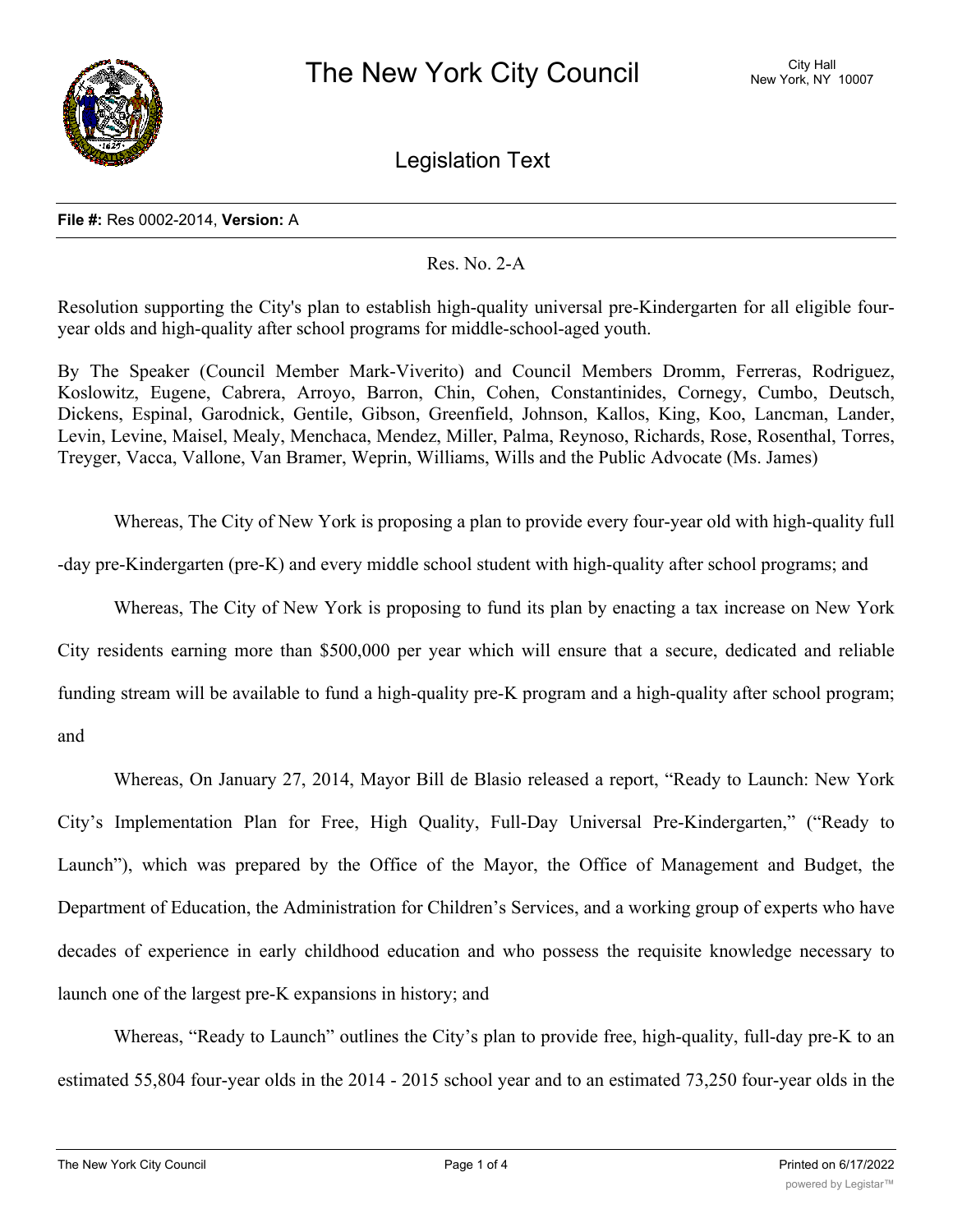## **File #:** Res 0002-2014, **Version:** A

2015 - 2016 school year; and

Whereas, Additionally, according to the "Ready to Launch" plan, currently, the City of New York can serve 58,528 four-year olds in pre-K programs with the vast majority either in a free half-day pre-K program, a free half-day program with a fee charged for the remainder of the day, or programs that contract with the Administration for Children's Services, where they receive full-day services by combining half-day universal pre-K with Child Care and Head Start services; and

Whereas, It will cost \$10,239 per child to bring all of the 73,250 seats up to the quality standards anticipated by the plan, which include consistent and full implementation of comprehensive state pre-K learning standards, recruiting and retaining high-quality pre-K teachers, increasing support for students whose primary language is not English, increasing support for families in high-need areas, and "further developing quality infrastructure within DOE's Office of Early Childhood Education;" and

Whereas, New York City and State have long had progressive income taxes and according to a 2010 article published in the Public Finance Review by Professor Howard Chernick of the City University of New York, economic models based on a "flight from progressivity" have not done very well empirically; and

Whereas, Additionally, according to Professor Chernick, all other things being equal, state and local governments with progressive taxes do not see lower rates of economic growth. Rather, increasing progressivity to finance human capital enhancing programs like universal pre-K can in the long run increase productivity and increase economic growth; and

Whereas, According to research conducted by Cristobal Young and Charles Varner and published in 2011 in the National Tax Journal, half millionaires do not flee small changes in marginal tax rates; and

Whereas, In fact, the personal income tax has been imposed on City residents since 1966 and has fluctuated throughout the years, and according to the Mayor's Office of Management and Budget, 3.8 million tax filers pay the personal income tax; and

Whereas, Many studies show that quality universal pre-K provides essential early childhood education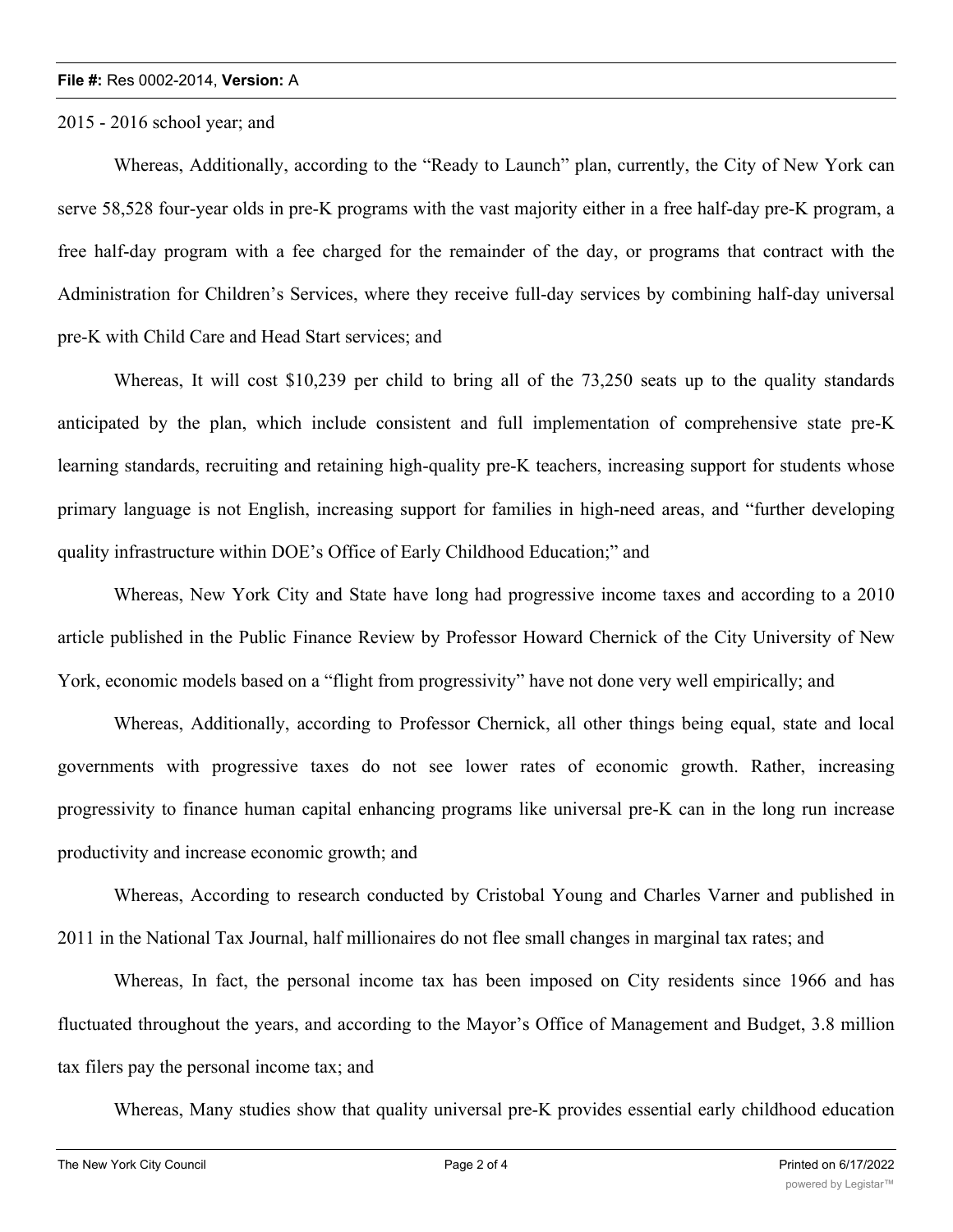and results in long term gains for disadvantaged students, that could enhance human capital later in life; and

Whereas, For example, according to research conducted through a partnership between New York University and the Children's Museum of Manhattan in 2012, it was concluded that the preschool years are critical not only for developing basic skills for school readiness, but also for the development of children's interests and beliefs about their own capabilities; and

Whereas, In addition, James Heckman, a Nobel laureate at the University of Chicago, in his book, "Giving Kids a Fair Chance," concludes that preschool is critical because the early years of children's lives are crucial for creating the abilities, motivation, and other personality traits that produce success in school, in the workforce, and in other aspects of life; and

Whereas, Furthermore, families' inability or ability to access quality early childhood education programs can create disparities in the development of children; and

Whereas, For example, the High/Scope Perry Preschool Study of low-income three and four year olds, beginning in 1962-1967, followed the children in the study throughout their lives until age forty, and those who participated in high quality early education programs were more likely than non-participants to graduate from high school, become employed, and had a higher median income at age forty; and

Whereas, Moreover, according to the United States Department of Education, sixty percent of new jobs in the 21st century will require skills possessed by only twenty percent of the current workforce; and

Whereas, According to the Institute for Children, Poverty & Homelessness, child care is the greatest expense for low-income families with children in New York City; and

Whereas, According to a report by America's Edge, a membership organization of business leaders, the average working parent in America misses five to nine days of work because of child care; and

Whereas, Also according to the report by America's Edge, for every \$1 invested in early care and education in New York, \$1.86 is generated in additional spending within the state and quality programs can save as much as \$16 for every dollar invested; and